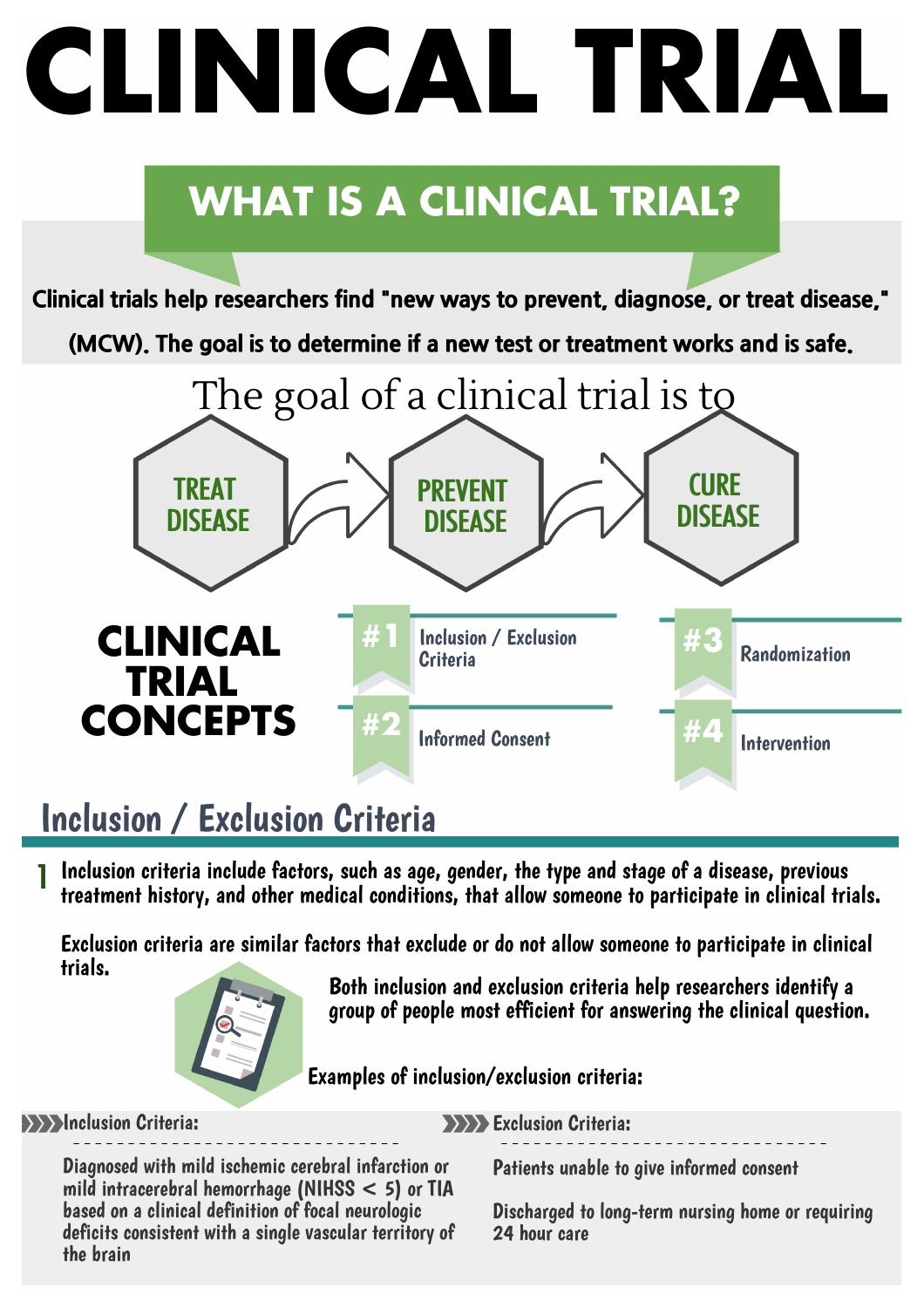Aged greater than 18 years at onset of event

Resident of Metropolitan community in home with land or cell phone

Vascular risk factors including HTN history or elevated blood pressure (>130/85 mmHg) at the time of discharge, smoking, diabetes or metabolic syndrome

Discharged to home

English or Spanish Speaker

## Informed Consent

A Modified Rankin score > 2 at baseline

Pre-stroke dementia history

Patients with end stage cancer, or other medical conditions resulting in mortality less than 1 year



If you fit the inclusion criteria, a research coordinator or medical doctor will talk to you about the clinical trial.

He/She will give you an informed consent document. It explains key facts about the clinical trial before you decide to participate.

You should know as much as possible about the study and feel comfortable asking the research team questions about the study, the related procedures, and any expenses.

The informed consent documents should answer the questions below. If not, ask questions!

What is being studied?

- What are different types of tests or treatments (also known as interventions) that I might receive during the trial?
- How do the possible risks, side effects, and benefits of this trial compare with those of my current treatment? What will I have to do?

What tests and procedures are involved?

## Randomization

How often will I have to visit the hospital or clinic? How long will the study last?

- Will I be reimbursed for other expenses?
- What type of long-term follow-up care is part of this trial?
- Who will monitor my medical care while I am participating in the trial?



If you decide to participate, you will be randomized to an intervention group

Randomization is similar to flipping a coin. There is a 50/50 chance.

Randomization is very important to clinical trials because it helps prevent bias.

"Bias occurs when a trial's results are affected by human choices or other factors not related to the treatment being tested, " (NCI).

"It is important to understand that neither you nor your doctor can choose which treatment you will receive, " (NCI).